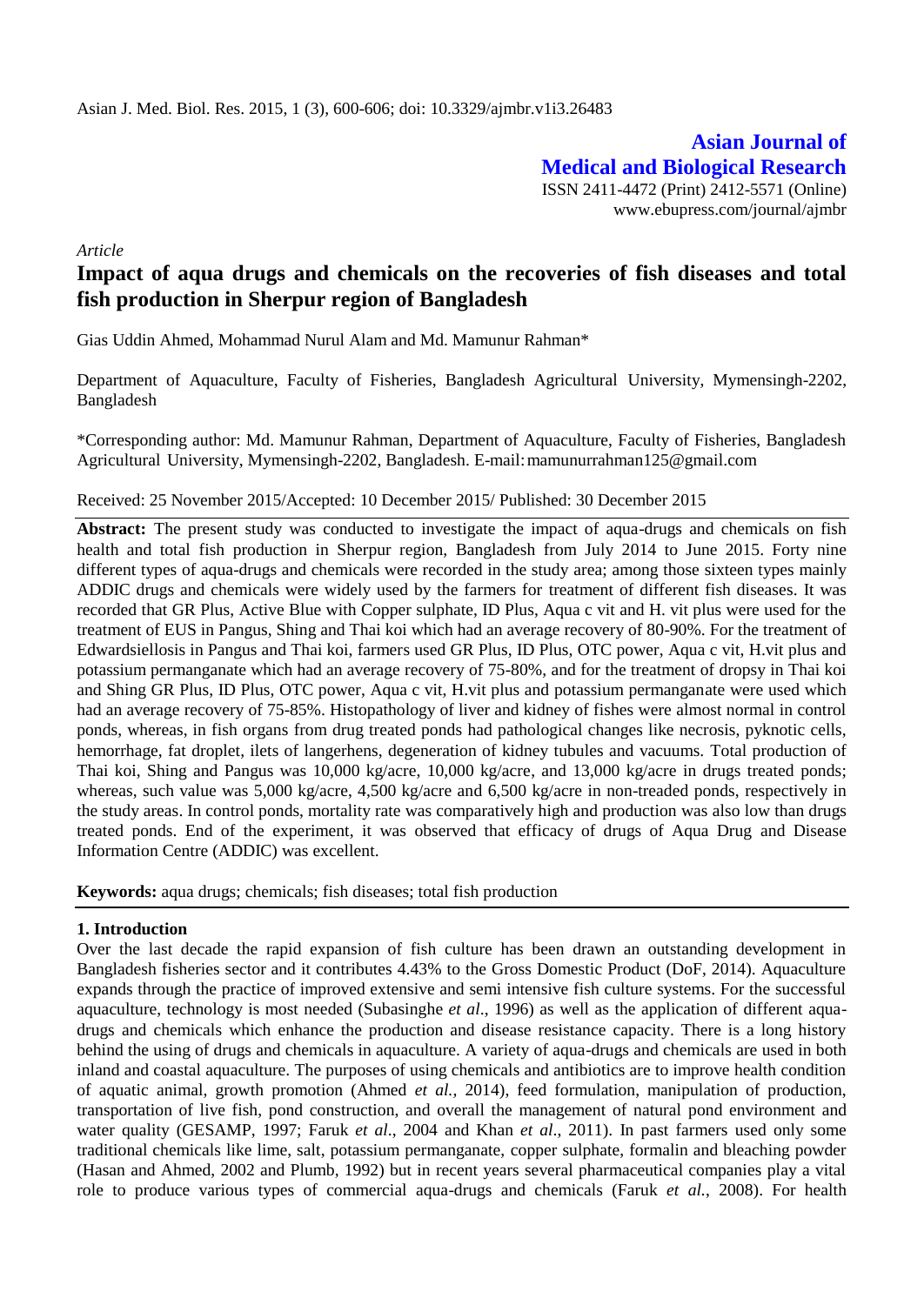management of fish several types of antibiotics are used by farmers. The antibiotics have been applied in aquaculture for over fifty years for treating bacterial infections in fish (Shamsuzzaman and Biswas, 2012). The common ingredients of antibiotics are oxytetracycline, chlorotetracycline, amoxicilin, co-trimoxazoie, sulphadiazine and sulphamethoxozole (Plumb, 1992). Some common chemicals are used for health management including sodium chloride, formalin, malachite green, methyl blue, potassium permanganate and hydrogen per-oxide (Plumb, 1992). Potassium permanganate is the most widely used chemical for treating external protozoa and external bacterial infection. For treating fungal infection, external parasite on fish and fish eggs as flush, prolonged or indefinite treatment or fungal control sodium chloride and formalin is an old treatment used by the farmers (Plumb, 1992). Thus, present study was carried out to evaluate impact of aqua drugs and chemicals of Aqua Drug and Disease Information Centre (ADDIC) on the recoveries of fish diseases and total fish production in Sherpur region of Bangladesh

## **2. Materials and Methods**

The present study was carried out in Sherpur sadar and Nalitabari upazillas in Sherpur district from July 2014 to June 2015. Data were collected through questionnaire interview, personal contact, participatory rural appraisal (PRA) and focus group discussion (FGD) with fish farmers association, medicine representative, market survey and retailers of aqua medicine and chemicals. The sample size varied from different target groups such as 12 to 15 farmers, 3 to 4 drug sellers or drug shops and 1 to 2 farmers association from each sampling stations. ADDIC drugs were GR Plus, Active Blue, ID Plus, Aqua c vit, H. vit Plus, Aqua Ox, OTC Power, Para Con, Haspoka killer and Converter. The impact of ADDIC aqua drugs and chemicals on fish health and production was measured through the farmer's and retailer's opinions. Fish production was compared between culture systems using aqua Drugs and chemicals and without chemicals.

The samples were collected from the field level for health check through clinical and histological observations. Fish samples were collected from gill and liver. Sampling was done by a sharp scalpel and forceps and fixed in 10% neutral buffer formalin and kept in transparent plastic vials. Fish samples were processed in an automatic tissue processor (SHANDON, CITADEL 1000), embedded, sectioned using a microtome (LECIA JUNG RM 2035), stained with Haematoxyline and Eosin, mounted with Canada Balsam and the slides were examined under a compound microscope (OLYMPUS, Model CHS, Japan). Then photomicrographs were taken by a photographic camera in Fish Disease Laboratory at BAU, Mymensingh.

## **3. Results and Discussion**

During the present investigation, five categories and 28 pharmaceutical companies were recorded in the Sherpur region. From the research findings of Faruk *et al.* (2008) 33 pharmaceutical companies were found either producing or marketing aqua-drugs in Mymensingh district. Farmers used drugs which were categorized as pond preparatory and water quality maintenance, oxygen supplementary, gas removal, growth promoters, disinfectants, antibiotics and disease treatment. According to Faruk *et al.* (2008) farmers of Mymensingh regions used different types of aqua drugs and chemicals for various purposes like pond preparation, growth promotion, increasing oxygen concentration, disinfection, probiotics and disease treatment. In present study, 49 different types of aqua drugs and chemicals were recorded in the study area. Among those, 16 types of drugs were widely used by the farmers for treatment of different fish diseases such as GR Plus, Active Blue, ID Plus, Geolite, H. vit plus, Aqua c vit, Ossi-c, OTC Power, Captor, Renamycine, Para con, Argulax, Timsen, Haspoka killer, Converter and Rano gard. Ahmed *et al.* (2014) found that farmers in Mymensingh district used 50 different types of aqua-drugs and chemicals on various purposes and among those, 15 types of antibiotics and drugs have been found to be used in this study by the farmers for the treatment of different fish diseases.

## **3.1. Impact on fish health and disease**

In case of inland aquaculture of Sherpur region various types of fish diseases such as EUS, Edwardsiellosis, Dropsy, White spots and Fins and tail rot diseases were detected in Thai koi, Pangus and Shing. From the research findings of Ahmed *et al.* (2014) in Mymensingh region EUS, Dropsy and Edwardsiellosis were observed in Pangus, Koi and Tilapia. From the present study in Sherpur sadar upazilla farmers used GR Plus, Active Blue, ID Plus, Aqua C- Vit and H.vit Plus for the treatment of EUS in Pangus, which had an average of 80- 90% recoveries (Table 1). However, in Nalitabari upazilla farmers used GR Plus, ID Plus, Active Blue with Copper sulphet, H.vit Plus and Aqua C- Vit for the treatment of EUS in Pangus, which had an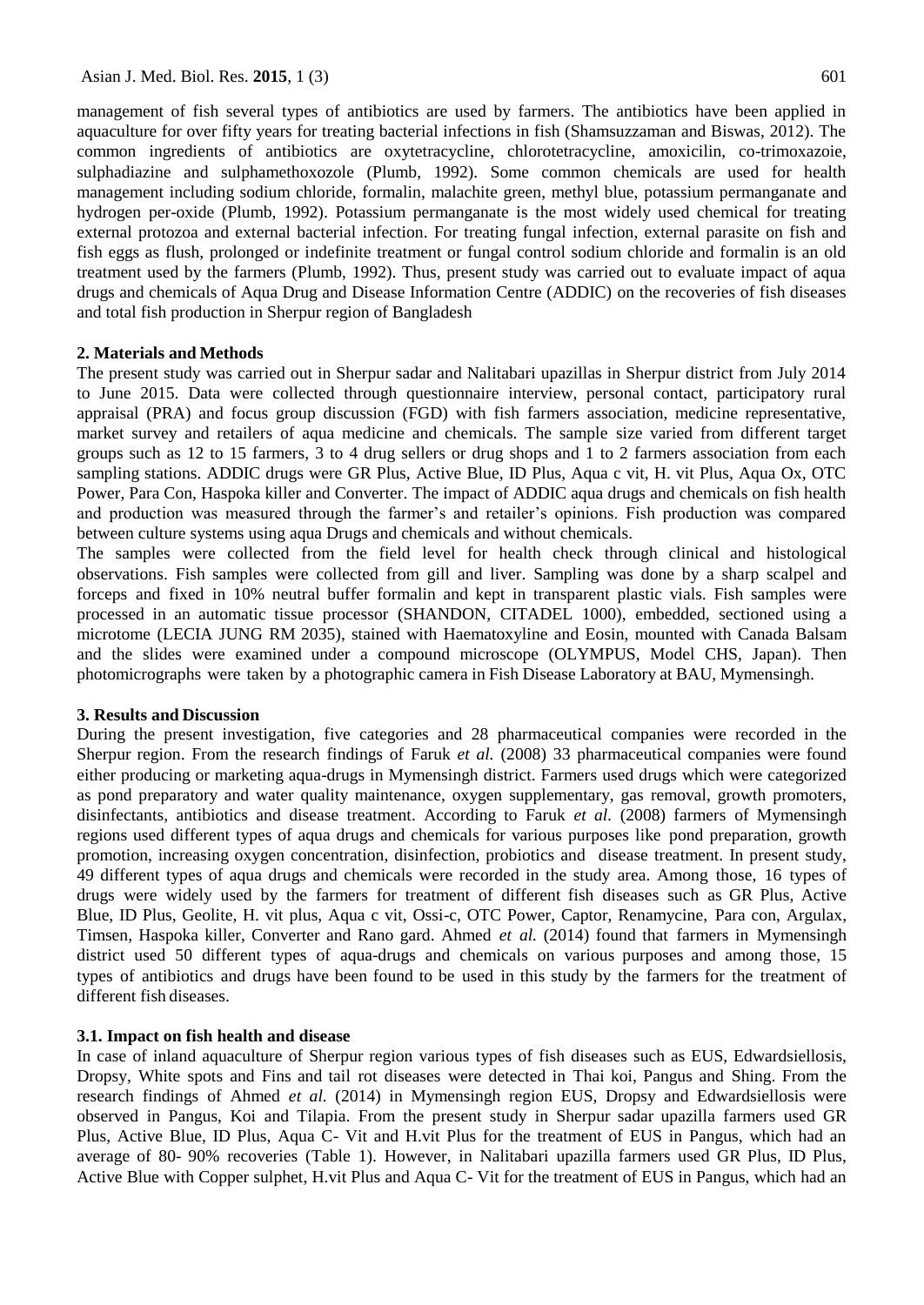average of 85-90% recoveries. According to Rahman (2012) in case of EUS, farmers of Jamalpur used Oxysentin 20%, Aquamycin and Acimox powder and achieved 90% recovery with Tilapia, Rui, Catla and Pangus. In EUS affected Shing and Koi, farmers of both regions used GR Plus, Active Blue with Copper sulphet, H.vit Plus, Aqua C- Vit, and Para Con which had an average recovery of 80-90%. According to Ahmed *et al.* (2014) to treat EUS affected Tilapia farmers of Fulpur upazilla used Renamycin, Polgard Plus and Ossi-c with a result of 80-95% recovery. Rahman (2011) mentioned that EUS affected Tilapia were treated with Renamycin, Polgard plus and Ossi-c and achieved 95% recovery. In the present study, farmers of Sherpur sadar upazilla used GR Plus, Active Blue, OTC Power, Aqua C-Vit and H. vit Plus for the treatment of Edwardsiellosis in Pangus and Koi with a result of 75-80% and 80-85% recoveries, respectively (Table 1). From the research findings of Ahmed *et al.* (2014) in Edwardsiellosis affected Pangus, farmers used Renamycin, Active Blue, Timsen and Ossi-c having 80% recoveries. Whereas, in Nalitabari upazilla, for the treatment of Edwardsiellosis affected Pangus and Koi farmers used GR Plus, ID plus, OTC Power, Aqua C- Vit and H. Vit Plus which had an average 75-80% recoveries. Rahman (2011) mentioned that Edwardsiellosis affected Pangus were treated with Renamycin, Timsen, Polgard Plus and Ossi-c having 80% recovery. For the treatment of Tail and Fin rot, White spot and Dropsy farmers of both upazillas used GR Plus, ID plus, Active Blue with Copper sulphet, OTC Power, Aqua c vit , H. Vit Plus and Para Con which had an average 75-85% recoveries (Table 1). According to Ahmed *et al*. (2014) in Dropsy affected Tilapia farmers of Fulpur upazilla used Aquamycin and Ossi-c with a result of 95% recoveries. In the present study it was observed that various spots on skin pungas and shing and scale dropped in some parts of Koi, farmers of both upazillas used GR Plus, ID plus, Active Blue with Copper sulphet, Lime, Salt, and Para con with a result of 70-80% recoveries (Table 1). From the research findings of Ahmed *et al.* (2014) in spots on pungas skin and Shing and scale dropped in some parts of Koi, farmers used Renamycin, Active Blue, Timsen and Ossi-c having 80% recoveries.

## **3.2. Histological observations**

Photomicrograph of normal liver except showing vacuums (V) necrosis (N) and pyknosis of Thai koi and mild affected liver of Shing having vacuums (V), Ilets of langerhens (IL), tricodinia parasite (Tr) and necrosis (N) found from both upazilas in control ponds (Figures 1A and 1C). Cross section of affected liver of Thai koi having vacuum (V), necrosis (N), pyknotic cell (P) and keryorhexis (Kh) found from both upazilas in treated ponds (Figures 1B and 1D). According to Rahman (2012) liver of fishes were almost normal in control ponds. From the research findings of Ahmed *et al.* (2014) in control ponds section of fish liver were almost normal except some vacuums. Ahmed *et al.* (2014) reported that some important pathological changes such as hemorrhage, necrotic hepatocytes, pyknotic cells and vacuums were recorded in the liver of chemical treated fishes. According to Rahman (2012) liver of chemical treated fish had some important pathological changes such as hemorrhage, necrosis, pyknotic cell and vacuums. Cross section of normal kidney except showing hemorrhage (H) and vacuums (V) of pangus from control pond and normal kidney of Thai koi having hemorrhage (H), vacuums (V) and fat droplets (FD) of both upazilas from control ponds (Figures 2A and 2C). Section of severely affected kidney having hemorrhage (H), vacuum (V), necrosis (N), degenerated kidney tubules (DT) and with bacterial colony (BC) of pangus and affected kidney of Thai koi having hemorrhage (H), necrosis (N), vacuums (V), degenerated kidney tubule (DT) and monogenetic trematods (MT) of both upazilas from treated ponds (Figures 2B and 2D). Ahmed *et al.* (2012) observed that kidney pathology almost normal structure except vacuums in control pond. Khatun (2011) mentioned that kidney pathology of Thai pungas almost normal structure except some vacuums and hemorrhage in control pond. Mondal (2012) reported that *Anabas testudineus* had tubular degeneration, necrosis, hemorrhage, pyknosis and vacuums from fishes of Swopon Fish Farm and in Fishes of BAU Fish Farm, had tubular degeneration, necrosis, hemorrhage and vacuums in treated ponds. Ahmed *et al.* (2009) also observed necrosis, vacuums, hemorrhage and blood cells in kidney tubule of *Anabas testudineus* in treated ponds.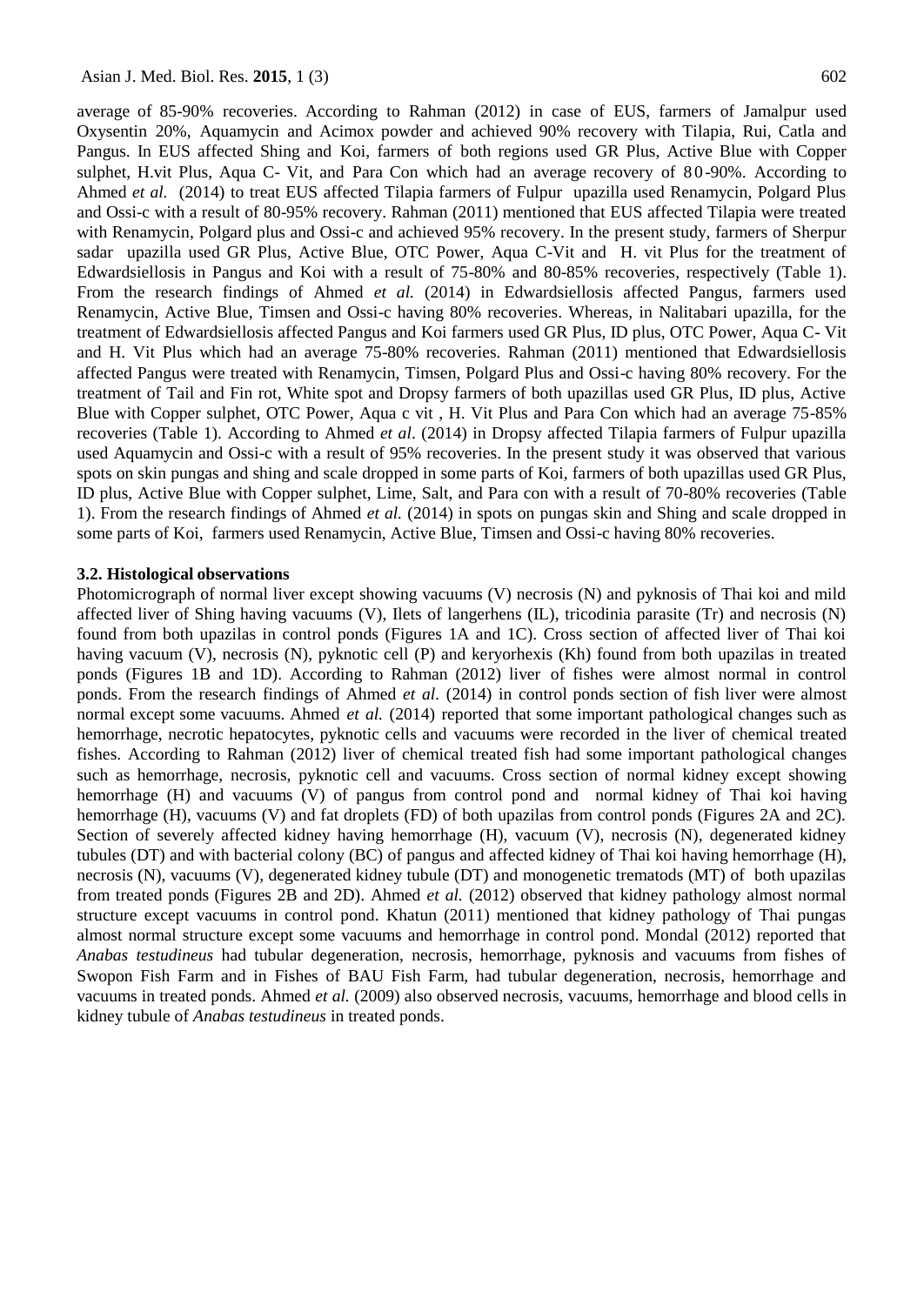| <b>Study areas</b>                                          | <b>Species</b> | <b>Diseases</b>  | <b>Drugs/chemicals with dose</b>                                                                                                                                          | Recovery $(\% )$ |
|-------------------------------------------------------------|----------------|------------------|---------------------------------------------------------------------------------------------------------------------------------------------------------------------------|------------------|
|                                                             | Thai Koi       | <b>EUS</b>       | GR Plus 20ml/dec, Active Blue 15ml/dec, ID Plus10ml/dec,<br>Aqua C-Vit 3g/kg feed, H.vit Plus 5ml/kg feed, Para Con<br>1ml/dec                                            | 80-90            |
|                                                             |                | Edwardsiellosis  | OTC power 3g/kg feed, GR Plus 20ml/dec, Active<br>Blue15ml/dec, Aqua C-Vit 3g/kg feed, H.vit Plus5ml/kg feed                                                              | 75-80            |
|                                                             |                | Tail and Fin rot | OTC power 3g/kg feed, GR Plus 20ml/dec, Active Blue Aqua<br>C-Vit 3g/kg feed, ID Plus10ml/dec, Lime 0.5-1 kg/dec, salt<br>$0.5-1$ kg/dec                                  | 75-80            |
| Sherpur<br>Sadar<br>Upazila<br>and<br>Nalitabari<br>Upazila | Pangus         | <b>EUS</b>       | GR Plus 20ml/dec, Active Blue 15ml/dec, ID Plus10ml/dec,<br>Aqua C-Vit 3g/kg feed, H.vit Plus 5ml/kg feed, Para Con                                                       | 85-90            |
|                                                             |                | <b>Dropsy</b>    | OTC power 3g/kg feed, GR Plus 20ml/dec, ID Plus10ml/dec,<br>Aqua C-Vit 3g/kg feed, H.vit Plus 5ml/kg feed                                                                 | 80-85            |
|                                                             |                | Edwardsiellosis  | OTC power 3g/kg feed, GR Plus 20ml/dec, Active Blue Aqua<br>C-Vit 3g/kg feed, ID Plus10ml/dec, Para Con 1ml/dec, lime<br>$0.5-1$ kg/dec, salt $0.5-1$ kg/dec.             | 80-85            |
|                                                             | Shing          | <b>EUS</b>       | GR Plus 20ml/dec, Active Blue 15ml/dec, ID Plus10ml/dec,<br>Aqua C-Vit 3g/kg feed, H.vit Plus 5ml/kg feed, Para Con<br>1ml/dec Lime 0.5-1 kg/dec, salt 0.5-1 kg/dec       | 80-85            |
|                                                             |                | White spot       | GR Plus 20ml/dec, ID Plus15ml/dec, Para Con 1ml/dec, Active<br>Blue 15ml/dec, Aqua C-Vit 3g/kg feed, H.Vit plus 5ml/kg feed,<br>lime $0.5$ -1kg/dec, salt $0.5$ -1kg/dec, | 70-75            |
|                                                             |                | Dropsy           | OTC power 3g/kg feed, GR Plus 20ml/dec, Active Blue<br>15ml/dec, Aqua C-Vit 3g/kg feed, H.vit Plus 5ml/kg feed                                                            | 70-80            |

**Table 1. Impact of ADDIC aqua drugs and chemicals on fish health and diseases control in both Sherpur sadar and Nalitabari upazila.**



**Figure 1. Photomicrograph of normal liver of Thai koi (1A) from a control pond of Sherpur sadar upazila except showing vacuums (V) necrosis (N) and pyknosis (H & E x 125). Cross section of affected liver of Thai koi (1B) from a treated pond of Sherpur sadar upazila having vacuum (V), necrosis (N), pyknotic cell (P) and, keryorhexis (Kh) (H & E x 125). Section of mild affected liver of Shing (1C) from a control pond of Nalitabari having except showing vacuums (V), Ilets of langerhens (IL), Tricodinia parasite (Tr) and necrosis (N) (H & E x 125). Photomicrograph of affected liver of Shing (1D) from a treated pond of Nalitabari upazila having vacuums (V), pyknosis (P) microbial cyst (MC) and necrosis (N) (H & E x 125).**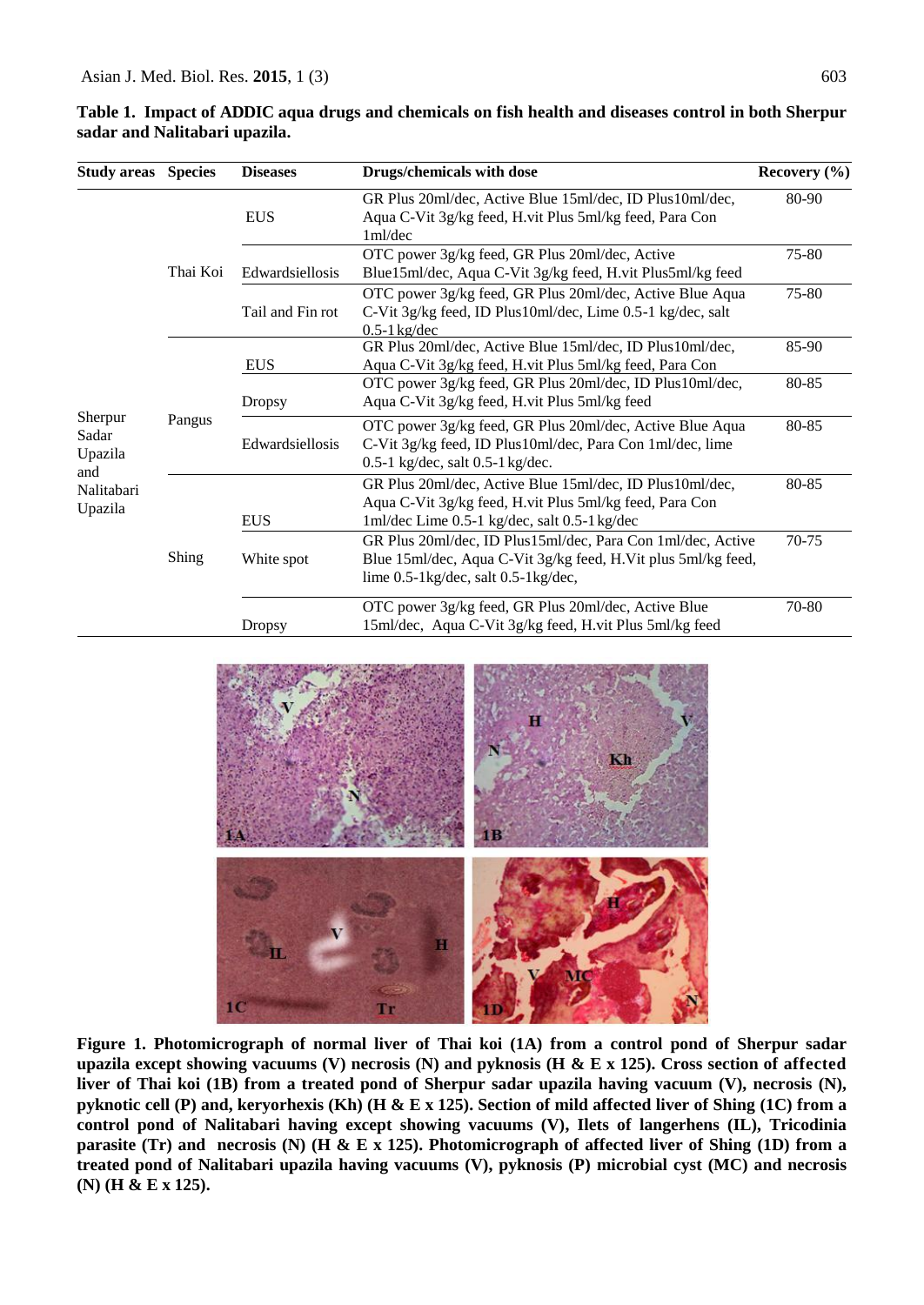

**Figure 2. Cross section of normal kidney of pangus (2A) from control pond of Sherpur sadar upazila except showing hemorrhage (H), microbial colonies (MC) and vacuums (V) (H & E x 125). Section of moderately affected kidney of pangus (2B) from a treated pond of Sherpur sadar upazila having hemorrhage (H), vacuum (V), necrosis (N) and degenerated kidney tubules (DT) (H & E x 125). Cross section of normal kidney of Thai koi (2C) from control pond of Nalitabari upazila having hemorrhage (H), vacuums (V) and fat droplets (FD) having (H & E x 125). Section of mild affected kidney of Thai koi (2D) from a treated pond of Nalitabari upazila having hemorrhage (H), necrosis (N), vacuums (V) and degenerated kidney tubule (DT) (H & E x 125).**

# **3.3. Impact on fish production**

Koi production in Sherpur sadar upazila was 5000 kg/acre and 10000 kg/acre in control and treated ponds, respectively, and in Nalitabari upazila 6000 kg/acre and 11000 kg/acre in control and treated ponds respectively (Figure 3). Shamsuddin (2012) mentioned that production of Thai pangus and Thai koi in Gouripur and Muktagacha Upazilas were almost double in the chemical treated ponds compared with nontreated ponds. According to the author, production of Thai pangus in BAU experimental ponds was 7328.16 Kg/acre in control ponds and 6400.08 Kg/acre in the treated ponds. Shing production was 4000 kg/acre and 9000 kg/acre in control and treated ponds, respectively in Sherpur sadar upazila (Figure 3). However, in Nalitabari upazila Shing production was 4500 kg/acre and 11000 kg/acre in control and treated ponds, respectively (Figure 3). In Sherpur sadar upazilla Pangus production was 7000 kg/acre in control ponds, whereas, 12000 kg/acre in treated ponds (Figure 3). In Nalitabari upazilla Pangus production was 6500 kg/acre in control ponds, whereas, 13000 kg/acre in treated ponds (Figure 3). From the research findings of Ahmed *et al.* (2012) in farmer's pond, production of Thai pangus in chemical treated ponds was higher 8100 kg/acre than in the non-treated ponds having 4800 kg/acre.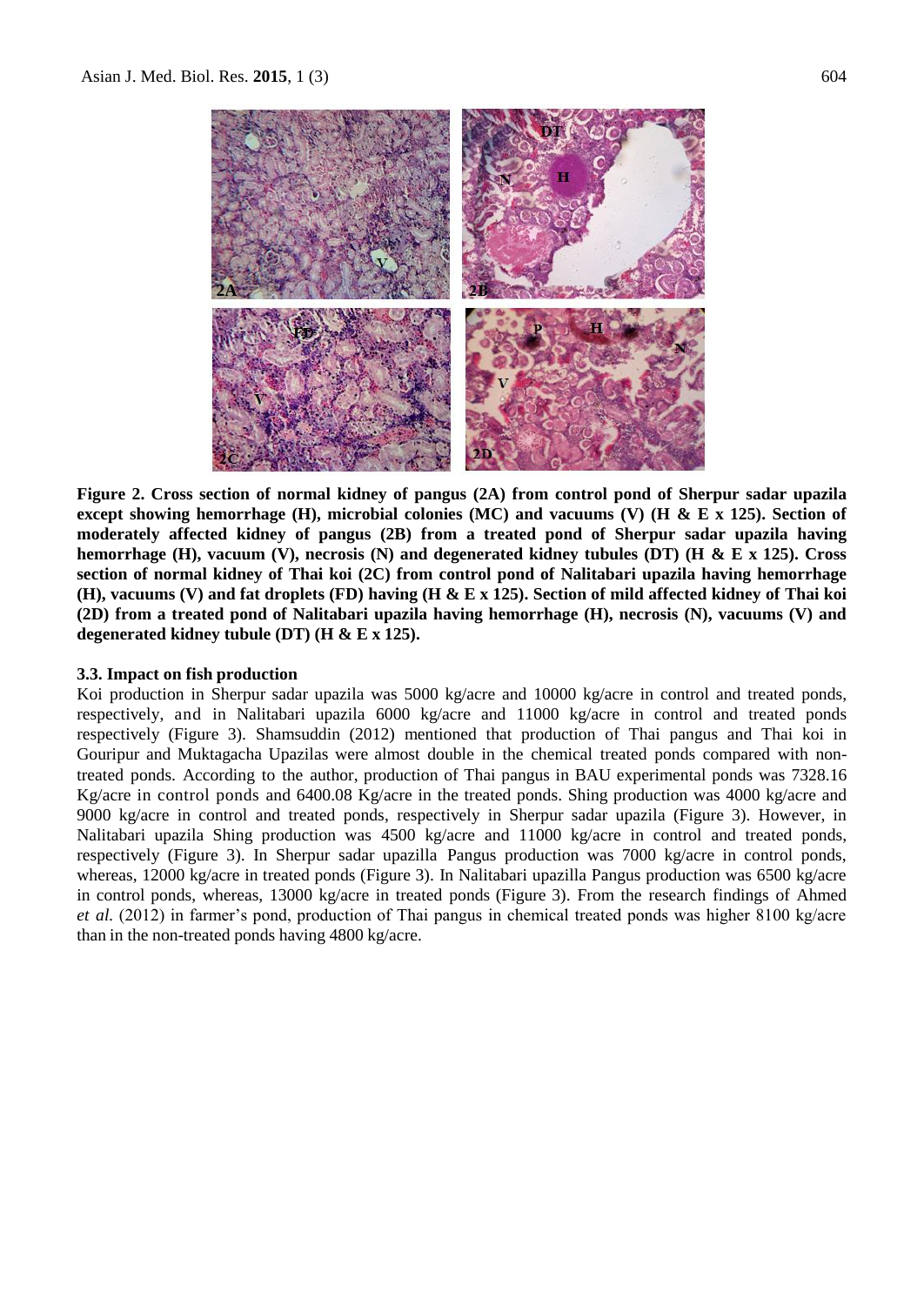

Study area and fish species

**Figure 3. Fish production (kg/acre) in Sherpur district.**

#### **4. Conclusions**

Forty nine different types of aqua drugs, and chemicals were recorded in the study area, among those, 16 types of drugs mainly ADDIC drugs were widely used by the farmers for different fish disease treatment because they got very satisfactory recoveries. From histologically, liver sections of Thai koi from treated ponds almost normal exhibited vacuums, necrosis, hemorrhage and karyorrhexis. Kidney sections of pangus in both of treated and control ponds were almost normal except some vacuums, necrosis and hemorrhage were found. Total production of Thai koi, Shing and Pangus was 10,000 kg/acre, 10,000 kg/acre and 13,000 kg/acre in drugs treated ponds respectively. However, it was 5,000 kg/acre, 4,500 kg/acre and 6,500 kg/acre in non-treaded ponds, respectively in both upazilas. End of the experiment, the author observed that maximum farmers of Sherpur region used Aqua Drug and Disease Information Centre (ADDIC) drugs and they got good results. Efficacy of drugs of Aqua Drug and Disease Information Centre was excellent. Based on water colour, water quality parameters, growth rate, PER, FCR, SGR, survival rate, and production, positive histopathological observations could be recommended to use (ADDIC) drugs in aquaculture at farmer's level.

#### **Conflict of interest**

No one to declare.

#### **References**

- Ahmed GU, MAR Faruk and M Shamsuddin, 2012. Impact of aqua drugs and chemicals on health of fish. 5<sup>th</sup> Fisheries Conference & Research Fair 2012. Bangladesh Fisheries Research Forum (BFRF). p. 39.
- Ahmed GU, MAR Faruk, M Shamsuddin and MK Rahman, 2014. *Impact of aqua-drugs and chemicals on fish health.* In: MA Wahab, MA Shah, MS Hossain, MAR Barman and ME Haq (Editors). Advances of Fisheries Research in Bangladesh: 5<sup>th</sup> Fisheries Conference & Research Fair 2012. Bangladesh Agricultural Research Council, Dhaka, Bangladesh Fisheries Research Forum, Dhaka, Bangladesh. p. 246.
- Alderman DJ, Rosenthal H, Smith P, Stewart J, Weston D 1994: Chemicals used in mariculture. *ICES Cooperative Research Report 100-202.*
- Faruk MAR, MM Ali and ZP Patwary, 2008. Evaluation of the status of use of chemicals and antibiotics in freshwater aquaculture activities with special emphasis to fish health management. Journal of Bangladesh Agricultural University, 6: 381-390.
- GESAMP, 1997. Joint Group of Experts on the Scientific Aspects of Marine Environmental Protection. Towards safe and effective use of chemicals in coastal aquaculture. *Respective Studies* (IMO/ FAO/ UNESCO/ IOC// WMO/ WHO/ IAEA/ UN/ UNEP, 65: 40-49.
- Hasan MR and GU Ahmed, 2002. Issues in carp hatcheries and nurseries in Bangladesh, with special reference to health management. In: Arthur JR, Phillips MJ, Sabasinghe RP, Reantaso MB, MacRae LH